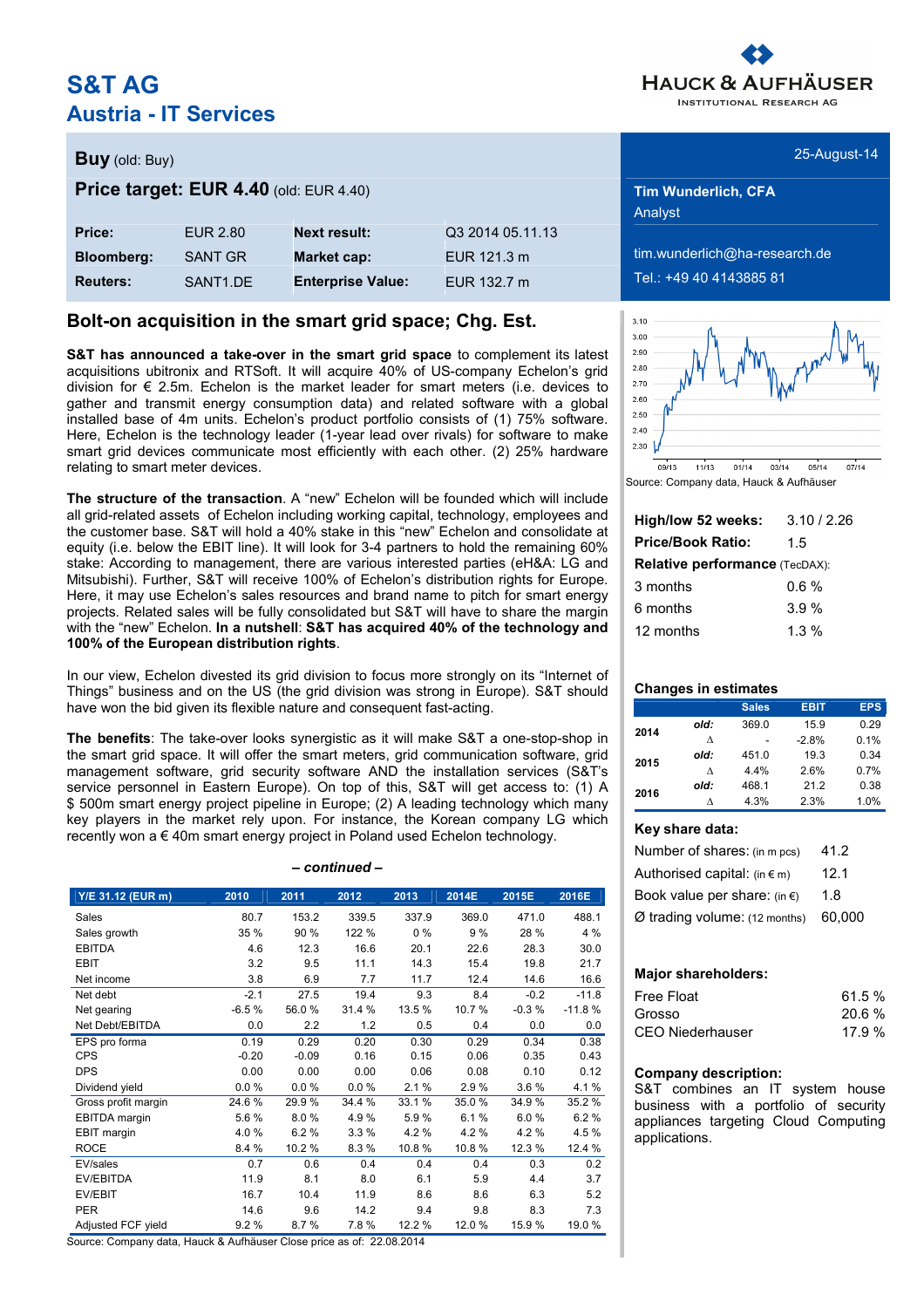**P&L impact**: The drawback is that Echelon's smart grid business has been unprofitable in the past years due to high R&D expenses for the grid technology. Execution is key to turn this around. S&T expects to succeed in doing so by executing on the large pipeline and cutting fixed costs (e.g. G&A reduction in the USA). Closing is expected for Q4 '14. For 2014E, **S&T expects no impact on the guidance** despite € 0.5m integration costs. Thanks to the transaction, S&T expects an additional € 25m sales and  $\epsilon$  1.5m EBITDA in 2015E on the back of Echelon's recent project win in Poland. The "at equity" contribution of the "new" Echelon should be roughly zero.

**Changes to estimates**: **We are taking a more conservative stance than management until more visibility emerges that execution is successful**. For 2014E, we expect no sales impact but reduce EBIT by 3.1% to reflect expected integration costs. EPS estimates are cut by only 1.2% as minority interest expectations have been too high and are now slightly trimmed. For 2015E onwards, we expected the take-over to contribute € 20m of sales, € 0.5m of EBITDA and a slightly negative "at equity" contribution. This explains our estimate changes for 2015E (+4.4% re sales / +2.6% re EBIT / +0.7% re EPS) and 2016E.

In conclusion, the deal looks sensible but the structure is complex. On top of this, good pipeline execution is paramount given Echelon's unprofitable history. But overall**, the risk/reward profile looks rather favourable**: If pipeline execution is successful, it could quickly catapult S&T into a much higher sales and EBIT dimension. If not, the € 2.5m investment would be a sunk cost. **S&T remains a BUY** with a € 4.40 PT conservatively based on FCFY 2014E.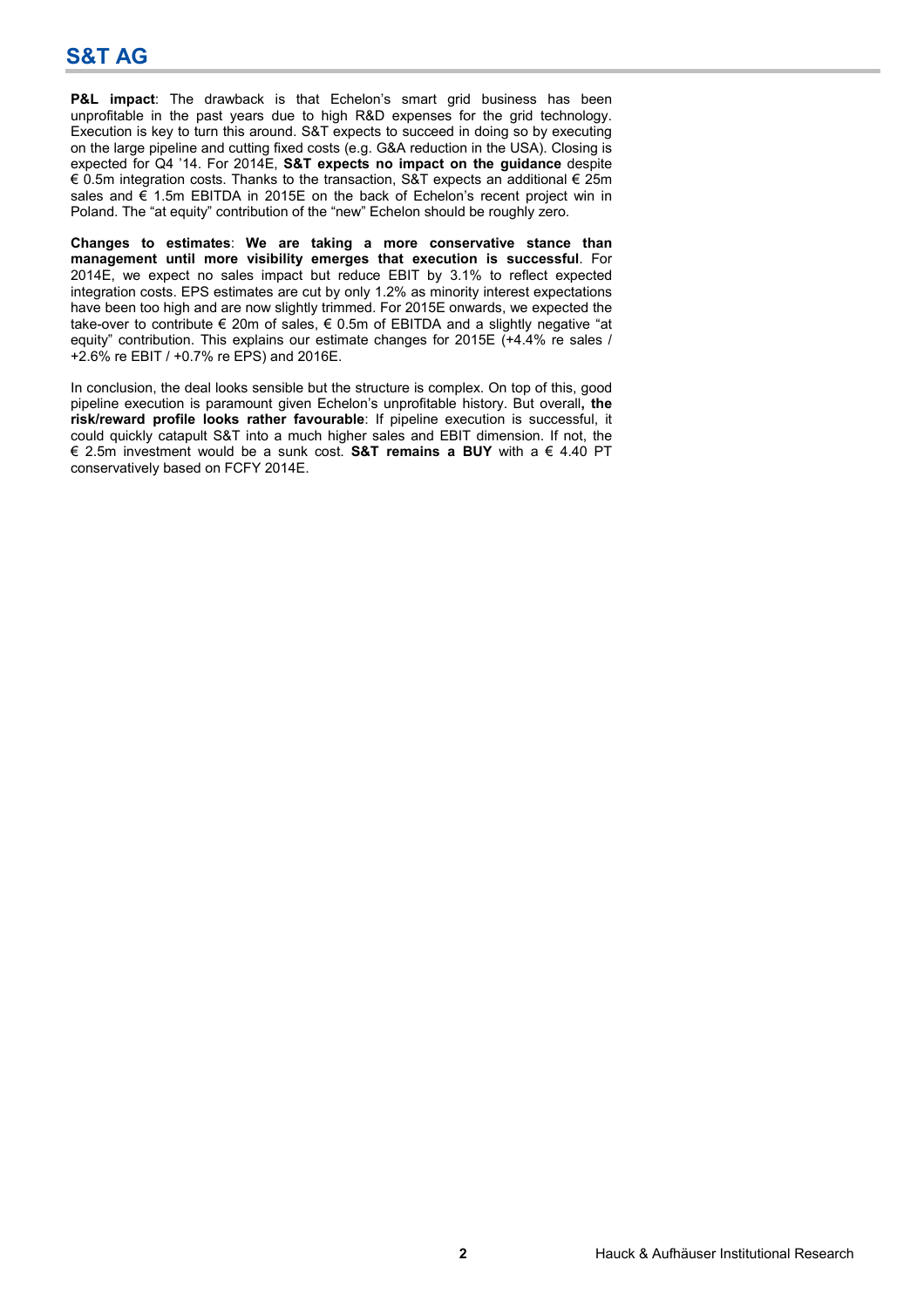## **Financials**

| Profit and loss (EUR m)                                 | 2010   | 2011   | 2012   | 2013    | 2014E  | 2015E  | 2016E  |
|---------------------------------------------------------|--------|--------|--------|---------|--------|--------|--------|
| <b>Net sales</b>                                        | 80.7   | 153.2  | 339.5  | 337.9   | 369.0  | 471.0  | 488.1  |
| Sales growth                                            | 34.8%  | 89.9%  | 121.5% | $-0.5%$ | 9.2%   | 27.6%  | 3.6%   |
| Increase/decrease in finished goods and work-in-process | 0.3    | 0.7    | 0.3    | 0.9     | 0.9    | 0.9    | 0.9    |
| <b>Total sales</b>                                      | 81.1   | 153.9  | 339.8  | 338.8   | 369.9  | 471.9  | 489.0  |
| Other operating income                                  | 0.3    | 5.2    | 6.4    | 6.7     | 3.6    | 3.8    | 4.0    |
| Material expenses                                       | 61.1   | 108.0  | 222.9  | 226.7   | 240.5  | 307.0  | 317.0  |
| Personnel expenses                                      | 8.1    | 23.4   | 71.9   | 66.2    | 76.2   | 96.8   | 102.0  |
| Other operating expenses                                | 7.6    | 15.6   | 34.9   | 32.5    | 34.2   | 43.6   | 44.0   |
| Total operating expenses                                | 76.5   | 141.7  | 323.3  | 318.7   | 347.3  | 443.6  | 459.0  |
| <b>EBITDA</b>                                           | 4.6    | 12.3   | 16.6   | 20.1    | 22.6   | 28.3   | 30.0   |
| Depreciation                                            | 0.3    | 1.1    | 2.7    | 2.3     | 3.5    | 3.9    | 4.3    |
| <b>EBITA</b>                                            | 4.2    | 11.1   | 13.8   | 17.8    | 19.1   | 24.4   | 25.7   |
| Amortisation of goodwill                                | 0.0    | 0.0    | 0.0    | 0.0     | 0.0    | 0.0    | 0.0    |
| Amortisation of intangible assets                       | 1.0    | 1.6    | 2.7    | 3.5     | 3.3    | 4.6    | 4.0    |
| Impairment charges                                      | 0.0    | 0.0    | 0.0    | 0.0     | 0.0    | 0.0    | 0.0    |
| <b>EBIT</b>                                             | 3.2    | 9.5    | 11.1   | 14.3    | 15.4   | 19.8   | 21.7   |
| Interest income                                         | 0.0    | 0.3    | 0.6    | 0.5     | 1.1    | 1.3    | 1.6    |
| Interest expenses                                       | 0.4    | 1.3    | 2.0    | 2.7     | 2.0    | 2.1    | 2.1    |
| Other financial result                                  | 0.0    | 0.0    | 0.0    | 0.0     | 0.0    | $-0.2$ | $-0.2$ |
| Financial result                                        | $-0.4$ | $-1.0$ | $-1.4$ | $-2.2$  | $-0.8$ | $-1.0$ | $-0.7$ |
| Recurring pretax income from continuing operations      | 2.8    | 8.5    | 9.8    | 12.1    | 14.6   | 18.8   | 21.0   |
| Extraordinary income/loss                               | 0.0    | 0.0    | 0.0    | 0.0     | 0.0    | 0.0    | 0.0    |
| <b>Earnings before taxes</b>                            | 2.8    | 8.5    | 9.8    | 12.1    | 14.6   | 18.8   | 21.0   |
| <b>Taxes</b>                                            | $-1.2$ | 0.3    | 0.3    | 0.1     | 1.5    | 1.9    | 2.1    |
| Net income from continuing operations                   | 4.0    | 8.2    | 9.4    | 11.9    | 13.1   | 16.9   | 18.9   |
| Result from discontinued operations (net of tax)        | 0.0    | 0.0    | 0.0    | 0.0     | 0.0    | 0.0    | 0.0    |
| <b>Net income</b>                                       | 4.0    | 8.2    | 9.4    | 11.9    | 13.1   | 16.9   | 18.9   |
| Minority interest                                       | 0.3    | 1.3    | 1.7    | 0.2     | 0.7    | 2.3    | 2.3    |
| Net income (net of minority interest)                   | 3.8    | 6.9    | 7.7    | 11.7    | 12.4   | 14.6   | 16.6   |
| Average number of shares                                | 19.6   | 23.5   | 28.3   | 39.2    | 41.2   | 43.3   | 43.3   |
| <b>EPS</b> reported                                     | 0.19   | 0.29   | 0.27   | 0.30    | 0.30   | 0.34   | 0.38   |

| Profit and loss (common size)                           | 2010     | 2011     | 2012     | 2013    | 2014E    | 2015E   | 2016E   |
|---------------------------------------------------------|----------|----------|----------|---------|----------|---------|---------|
| <b>Net sales</b>                                        | 100.0%   | 100.0%   | 100.0%   | 100.0%  | 100.0%   | 100.0%  | 100.0%  |
| Increase/decrease in finished goods and work-in-process | 0.4%     | 0.5%     | 0.1%     | 0.3%    | 0.2%     | 0.2%    | 0.2%    |
| <b>Total sales</b>                                      | 100.4 %  | 100.5%   | 100.1%   | 100.3%  | 100.2 %  | 100.2%  | 100.2%  |
| Other operating income                                  | 0.3%     | 3.4%     | 1.9%     | 2.0%    | 1.0%     | 0.8%    | 0.8%    |
| Material expenses                                       | 75.7 %   | 70.5%    | 65.6%    | 67.1 %  | 65.2%    | 65.2%   | 64.9%   |
| Personnel expenses                                      | 10.0%    | 15.3 %   | 21.2%    | 19.6%   | 20.7%    | 20.6%   | 20.9%   |
| Other operating expenses                                | 9.5%     | 10.2%    | 10.3%    | 9.6%    | 9.3%     | 9.3%    | 9.0%    |
| Total operating expenses                                | 94.8%    | 92.5%    | 95.2%    | 94.3%   | 94.1%    | 94.2%   | 94.0%   |
| <b>EBITDA</b>                                           | 5.6 %    | 8.0%     | 4.9%     | 5.9%    | 6.1%     | 6.0%    | 6.2%    |
| Depreciation                                            | 0.4%     | 0.7%     | 0.8%     | 0.7%    | 0.9%     | 0.8%    | 0.9%    |
| <b>EBITA</b>                                            | 5.2%     | 7.2%     | 4.1%     | 5.3%    | 5.2%     | 5.2%    | 5.3%    |
| Amortisation of goodwill                                | 0.0%     | $0.0 \%$ | 0.0%     | 0.0%    | $0.0 \%$ | 0.0%    | 0.0%    |
| Amortisation of intangible assets                       | 1.2%     | 1.1%     | 0.8%     | 1.0%    | 0.9%     | 1.0%    | 0.8%    |
| Impairment charges                                      | 0.0%     | $0.0 \%$ | 0.0%     | 0.0%    | $0.0 \%$ | 0.0%    | 0.0%    |
| <b>EBIT</b>                                             | 4.0%     | 6.2%     | 3.3%     | 4.2%    | 4.2%     | 4.2%    | 4.5 %   |
| Interest income                                         | 0.0%     | 0.2%     | 0.2%     | 0.1%    | 0.3%     | 0.3%    | 0.3%    |
| Interest expenses                                       | 0.5%     | 0.8%     | 0.6%     | 0.8%    | 0.5%     | 0.4%    | 0.4%    |
| Other financial result                                  | 0.0%     | $0.0 \%$ | 0.0%     | 0.0%    | $0.0 \%$ | 0.0%    | 0.0%    |
| <b>Financial result</b>                                 | $-0.5%$  | $-0.7%$  | $-0.4%$  | $-0.7%$ | $-0.2%$  | $-0.2%$ | $-0.1%$ |
| Recurring pretax income from continuing operations      | 3.5%     | 5.5%     | 2.9%     | 3.6%    | 3.9%     | 4.0%    | 4.3%    |
| Extraordinary income/loss                               | 0.0%     | $0.0 \%$ | $0.0 \%$ | 0.0%    | $0.0 \%$ | 0.0%    | 0.0%    |
| <b>Earnings before taxes</b>                            | 3.5%     | 5.5 %    | 2.9%     | 3.6%    | 3.9%     | 4.0%    | 4.3%    |
| Tax rate                                                | $-42.7%$ | 3.4%     | 3.4%     | 1.1%    | 10.0%    | 10.0%   | 10.0%   |
| Net income from continuing operations                   | 5.0%     | 5.3%     | 2.8%     | 3.5%    | 3.6%     | 3.6%    | 3.9%    |
| Income from discontinued operations (net of tax)        | 0.0%     | $0.0 \%$ | 0.0%     | 0.0%    | $0.0 \%$ | 0.0%    | 0.0%    |
| <b>Net income</b>                                       | 5.0%     | 5.3%     | 2.8%     | 3.5%    | 3.6%     | 3.6%    | 3.9%    |
| Minority interest                                       | 0.3%     | 0.8%     | 0.5%     | 0.1%    | 0.2%     | 0.5%    | 0.5%    |
| Net income (net of minority interest)                   | 4.7%     | 4.5 %    | 2.3%     | 3.5%    | 3.4%     | 3.1%    | 3.4%    |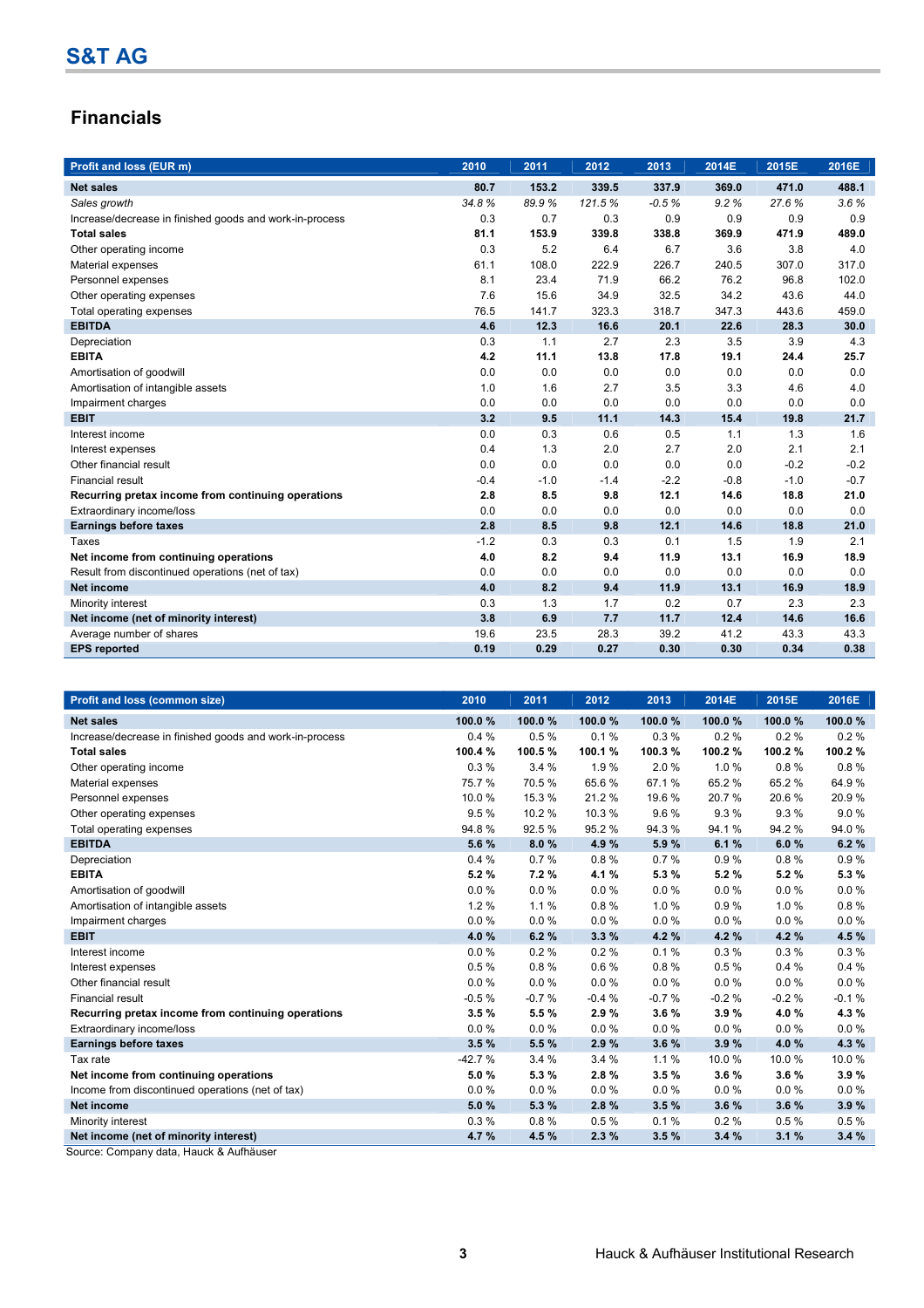| <b>Balance sheet (EUR m)</b>                              | 2010 | 2011  | 2012  | 2013  | 2014E | 2015E | 2016E |
|-----------------------------------------------------------|------|-------|-------|-------|-------|-------|-------|
| Intangible assets                                         | 20.6 | 40.9  | 39.7  | 44.8  | 49.8  | 48.3  | 47.4  |
| Property, plant and equipment                             | 2.7  | 11.1  | 9.9   | 9.0   | 9.9   | 11.6  | 13.1  |
| <b>Financial assets</b>                                   | 0.1  | 4.4   | 3.8   | 2.8   | 5.3   | 5.3   | 5.3   |
| <b>FIXED ASSETS</b>                                       | 23.4 | 56.4  | 53.4  | 56.5  | 64.9  | 65.1  | 65.8  |
| Inventories                                               | 13.2 | 20.6  | 23.4  | 22.7  | 25.4  | 27.1  | 28.1  |
| Accounts receivable                                       | 8.9  | 85.0  | 81.9  | 71.6  | 80.9  | 87.7  | 90.9  |
| Other current assets                                      | 1.2  | 25.9  | 15.4  | 15.2  | 15.8  | 16.2  | 16.6  |
| Liquid assets                                             | 15.2 | 29.9  | 29.9  | 42.9  | 47.9  | 56.5  | 68.1  |
| Deferred taxes                                            | 2.9  | 9.2   | 9.9   | 11.1  | 11.1  | 11.1  | 11.1  |
| Deferred charges and prepaid expenses                     | 0.0  | 0.0   | 0.0   | 0.0   | 0.0   | 0.0   | 0.0   |
| <b>CURRENT ASSETS</b>                                     | 41.4 | 170.6 | 160.5 | 163.6 | 181.1 | 198.7 | 214.8 |
| <b>TOTAL ASSETS</b>                                       | 64.8 | 227.0 | 214.0 | 220.1 | 246.1 | 263.8 | 280.6 |
| <b>SHAREHOLDERS EQUITY</b>                                | 32.8 | 49.2  | 61.8  | 69.2  | 78.5  | 88.7  | 99.9  |
| <b>MINORITY INTEREST</b>                                  | 0.6  | 5.4   | 2.2   | 2.1   | 13.3  | 15.6  | 17.9  |
| Long-term debt                                            | 9.9  | 23.3  | 11.5  | 23.9  | 27.9  | 27.9  | 27.9  |
| Provisions for pensions and similar obligations           | 1.2  | 5.4   | 3.0   | 2.9   | 3.0   | 3.0   | 3.0   |
| Other provisions                                          | 2.7  | 18.4  | 17.2  | 3.9   | 4.1   | 4.2   | 4.4   |
| <b>Non-current liabilities</b>                            | 13.8 | 47.0  | 31.7  | 30.7  | 35.0  | 35.2  | 35.3  |
| short-term liabilities to banks                           | 3.1  | 34.2  | 37.8  | 28.4  | 28.4  | 28.4  | 28.4  |
| Accounts payable                                          | 11.3 | 60.6  | 53.7  | 46.6  | 46.5  | 50.3  | 52.2  |
| Advance payments received on orders                       | 0.0  | 0.0   | 0.0   | 0.0   | 0.0   | 0.0   | 0.0   |
| Other liabilities (incl. from lease and rental contracts) | 3.3  | 29.4  | 25.6  | 41.8  | 43.0  | 44.3  | 45.7  |
| Deferred taxes                                            | 0.0  | 1.4   | 1.2   | 1.4   | 1.4   | 1.4   | 1.4   |
| Deferred income                                           | 0.0  | 0.0   | 0.0   | 0.0   | 0.0   | 0.0   | 0.0   |
| <b>Current liabilities</b>                                | 17.7 | 125.5 | 118.3 | 118.1 | 119.3 | 124.4 | 127.5 |
| <b>TOTAL LIABILITIES AND SHAREHOLDERS EQUITY</b>          | 64.8 | 227.0 | 214.0 | 220.1 | 246.1 | 263.8 | 280.6 |

| <b>Balance sheet (common size)</b>                        | 2010   | 2011    | 2012   | 2013   | 2014E  | 2015E  | 2016E  |
|-----------------------------------------------------------|--------|---------|--------|--------|--------|--------|--------|
| Intangible assets                                         | 31.8%  | 18.0%   | 18.6%  | 20.3%  | 20.2%  | 18.3%  | 16.9%  |
| Property, plant and equipment                             | 4.2%   | 4.9%    | 4.6%   | 4.1%   | 4.0%   | 4.4 %  | 4.7%   |
| <b>Financial assets</b>                                   | 0.1%   | 2.0%    | 1.8%   | 1.3%   | 2.1%   | 2.0%   | 1.9%   |
| <b>FIXED ASSETS</b>                                       | 36.2%  | 24.9%   | 25.0%  | 25.7%  | 26.4 % | 24.7%  | 23.5%  |
| Inventories                                               | 20.4 % | 9.1%    | 10.9%  | 10.3%  | 10.3%  | 10.3%  | 10.0%  |
| Accounts receivable                                       | 13.8%  | 37.5%   | 38.3 % | 32.6%  | 32.9%  | 33.3 % | 32.4 % |
| Other current assets                                      | 1.8%   | 11.4 %  | 7.2%   | 6.9%   | 6.4 %  | 6.1%   | 5.9%   |
| Liquid assets                                             | 23.4 % | 13.2 %  | 14.0 % | 19.5 % | 19.5%  | 21.4 % | 24.3%  |
| Deferred taxes                                            | 4.4%   | 4.0%    | 4.6%   | 5.1%   | 4.5 %  | 4.2%   | 4.0%   |
| Deferred charges and prepaid expenses                     | 0.0%   | 0.0%    | 0.0%   | 0.0%   | 0.0%   | 0.0%   | 0.0%   |
| <b>CURRENT ASSETS</b>                                     | 63.8%  | 75.1%   | 75.0%  | 74.3%  | 73.6%  | 75.3 % | 76.5%  |
| <b>TOTAL ASSETS</b>                                       | 100.0% | 100.0%  | 100.0% | 100.0% | 100.0% | 100.0% | 100.0% |
| <b>SHAREHOLDERS EQUITY</b>                                | 50.6%  | 21.7%   | 28.9%  | 31.4 % | 31.9%  | 33.6 % | 35.6 % |
| <b>MINORITY INTEREST</b>                                  | 0.9%   | 2.4%    | 1.0%   | 0.9%   | 5.4 %  | 5.9%   | 6.4%   |
| Long-term debt                                            | 15.3 % | 10.2%   | 5.4 %  | 10.9%  | 11.3 % | 10.6%  | 9.9%   |
| Provisions for pensions and similar obligations           | 1.8%   | 2.4%    | 1.4%   | 1.3%   | 1.2%   | 1.1%   | 1.1%   |
| Other provisions                                          | 4.2%   | 8.1%    | 8.0%   | 1.8%   | 1.7%   | 1.6%   | 1.6%   |
| <b>Non-current liabilities</b>                            | 21.2%  | 20.7%   | 14.8%  | 14.0%  | 14.2 % | 13.3 % | 12.6 % |
| short-term liabilities to banks                           | 4.8%   | 15.1%   | 17.7 % | 12.9%  | 11.5 % | 10.8%  | 10.1%  |
| Accounts payable                                          | 17.4 % | 26.7%   | 25.1%  | 21.2%  | 18.9%  | 19.1%  | 18.6%  |
| Advance payments received on orders                       | 0.0%   | 0.0%    | 0.0%   | 0.0%   | 0.0%   | 0.0%   | 0.0%   |
| Other liabilities (incl. from lease and rental contracts) | 5.0%   | 12.9 %  | 11.9%  | 19.0 % | 17.5%  | 16.8%  | 16.3%  |
| Deferred taxes                                            | 0.0%   | 0.6%    | 0.6%   | 0.6%   | 0.6%   | 0.5%   | 0.5%   |
| Deferred income                                           | 0.0%   | $0.0\%$ | 0.0%   | 0.0%   | 0.0%   | 0.0%   | 0.0%   |
| <b>Current liabilities</b>                                | 27.3 % | 55.3 %  | 55.3 % | 53.7%  | 48.5%  | 47.2%  | 45.4 % |
| <b>TOTAL LIABILITIES AND SHAREHOLDERS EQUITY</b>          | 100.0% | 100.0%  | 100.0% | 100.0% | 100.0% | 100.0% | 100.0% |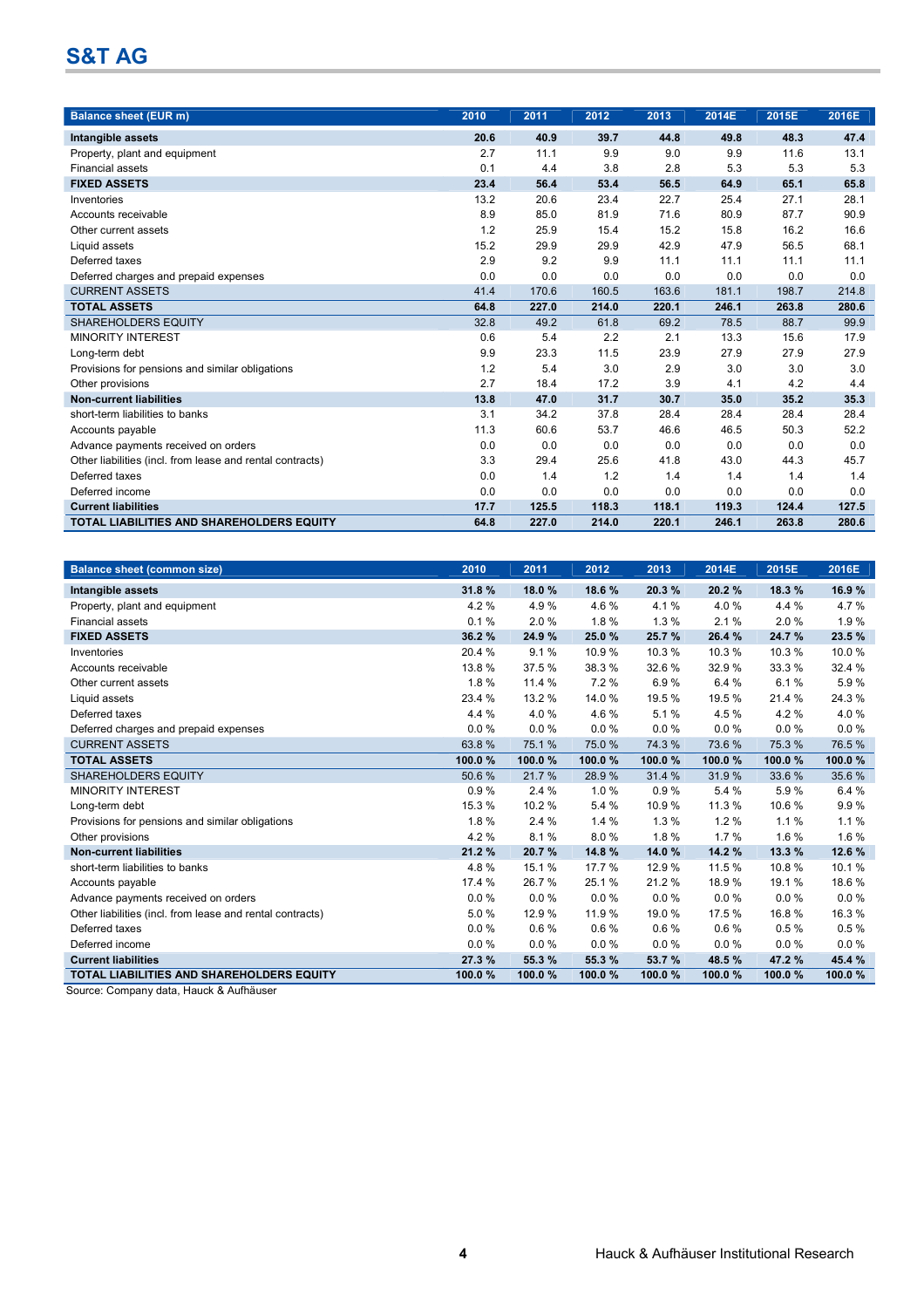| Cash flow statement (EUR m)                                               | 2010   | 2011    | 2012    | 2013    | 2014E   | 2015E  | 2016E  |
|---------------------------------------------------------------------------|--------|---------|---------|---------|---------|--------|--------|
| Net profit/loss                                                           | 4.0    | 8.2     | 9.4     | 11.9    | 13.1    | 16.9   | 18.9   |
| Depreciation of fixed assets (incl. leases)                               | 0.3    | 1.1     | 2.7     | 2.3     | 3.5     | 3.9    | 4.3    |
| Amortisation of goodwill                                                  | 0.0    | 0.0     | 0.0     | 0.0     | 0.0     | 0.0    | 0.0    |
| Amortisation of intangible assets                                         | 1.0    | 1.6     | 2.7     | 3.5     | 3.3     | 4.6    | 4.0    |
| Others                                                                    | 0.3    | $-8.1$  | 2.3     | $-10.6$ | 0.1     | 0.0    | 0.0    |
| Cash flow from operations before changes in w/c                           | 5.6    | 2.8     | 17.2    | 7.2     | 19.9    | 25.5   | 27.2   |
| Increase/decrease in inventory                                            | $-4.6$ | $-0.1$  | $-2.8$  | 0.7     | $-2.8$  | $-1.6$ | $-1.0$ |
| Increase/decrease in accounts receivable                                  | $-2.6$ | $-17.6$ | 3.1     | 10.3    | $-9.2$  | $-6.9$ | $-3.2$ |
| Increase/decrease in accounts payable                                     | $-2.1$ | 15.3    | $-6.9$  | $-7.1$  | $-0.1$  | 3.8    | 1.8    |
| Increase/decrease in other working capital positions                      | 0.1    | 0.0     | 0.0     | 0.0     | 0.0     | 0.0    | 0.0    |
| Increase/decrease in working capital                                      | $-9.1$ | $-2.3$  | $-6.6$  | 3.9     | $-12.1$ | $-4.7$ | $-2.3$ |
| Cash flow from operating activities                                       | $-3.5$ | 0.5     | 10.6    | 11.1    | 7.8     | 20.8   | 24.9   |
| <b>CAPEX</b>                                                              | 1.0    | 2.8     | 3.2     | 5.8     | 6.8     | 8.7    | 9.0    |
| Payments for acquisitions                                                 | 1.2    | 11.6    | 0.2     | $-4.6$  | 5.9     | 0.0    | 0.0    |
| <b>Financial investments</b>                                              | 0.1    | 2.6     | $-0.6$  | 0.2     | 2.5     | 0.0    | 0.0    |
| Income from asset disposals                                               | 0.0    | 0.2     | 0.5     | 1.4     | 0.0     | 0.0    | 0.0    |
| Cash flow from investing activities                                       | $-2.3$ | $-16.8$ | $-2.2$  | 0.0     | $-15.2$ | $-8.7$ | $-9.0$ |
| Cash flow before financing                                                | $-5.8$ | $-16.3$ | 8.4     | 11.1    | $-7.4$  | 12.1   | 15.9   |
| Increase/decrease in debt position                                        | 1.3    | 11.9    | $-13.2$ | 1.9     | 4.0     | 0.0    | 0.0    |
| Purchase of own shares                                                    | 0.0    | 0.0     | 0.0     | 1.3     | 0.0     | 0.0    | 0.0    |
| Capital measures                                                          | 4.2    | 2.4     | 1.7     | $-0.1$  | 10.7    | 0.0    | 0.0    |
| Dividends paid                                                            | 0.0    | 0.0     | 0.0     | 0.0     | 2.4     | 3.5    | 4.3    |
| Others                                                                    | 0.0    | $-0.1$  | $-0.3$  | $-2.1$  | 0.0     | 0.0    | 0.0    |
| Effects of exchange rate changes on cash                                  | 0.1    | 0.1     | 0.5     | $-0.5$  | 0.0     | 0.0    | 0.0    |
| Cash flow from financing activities                                       | 5.5    | 14.3    | $-11.8$ | $-1.6$  | 12.3    | $-3.5$ | $-4.3$ |
| Increase/decrease in liquid assets                                        | $-0.2$ | $-2.0$  | $-2.9$  | 9.1     | 4.9     | 8.7    | 11.6   |
| Liquid assets at end of period<br>Course: Company data Houal, 8 Aufhäuser | 12.1   | 29.9    | 29.9    | 42.9    | 47.9    | 56.5   | 68.1   |

Source: Company data, Hauck & Aufhäuser

| 2010     | 2011    | 2012    | 2013    | 2014E | 2015E  | 2016E |
|----------|---------|---------|---------|-------|--------|-------|
| 28.5     | 43.2    | 70.0    | 64.2    | 70.1  | 80.1   | 83.0  |
| $-34.7%$ | 51.2 %  | 62.2%   | $-8.3%$ | 9.2%  | 14.2 % | 3.6%  |
| 52.2     | 110.1   | 269.5   | 273.7   | 298.9 | 390.9  | 405.1 |
| 223.0 %  | 111.0 % | 144.8%  | 1.6%    | 9.2%  | 30.8%  | 3.6%  |
| n/a      | n/a     | n/a     | n/a     | n/a   | n/a    | n/a   |
| n/a      | n/a     | n/a     | n/a     | n/a   | n/a    | n/a   |
| n/a      | n/a     | n/a     | n/a     | n/a   | n/a    | n/a   |
| n/a      | n/a     | n/a     | n/a     | n/a   | n/a    | n/a   |
| n/a      | n/a     | n/a     | n/a     | n/a   | n/a    | n/a   |
| n/a      | n/a     | n/a     | n/a     | n/a   | n/a    | n/a   |
| 80.7     | 153.2   | 339.5   | 337.9   | 369.0 | 471.0  | 488.1 |
| 34.8%    | 89.9 %  | 121.5 % | $-0.5%$ | 9.2%  | 27.6%  | 3.6%  |
|          |         |         |         |       |        |       |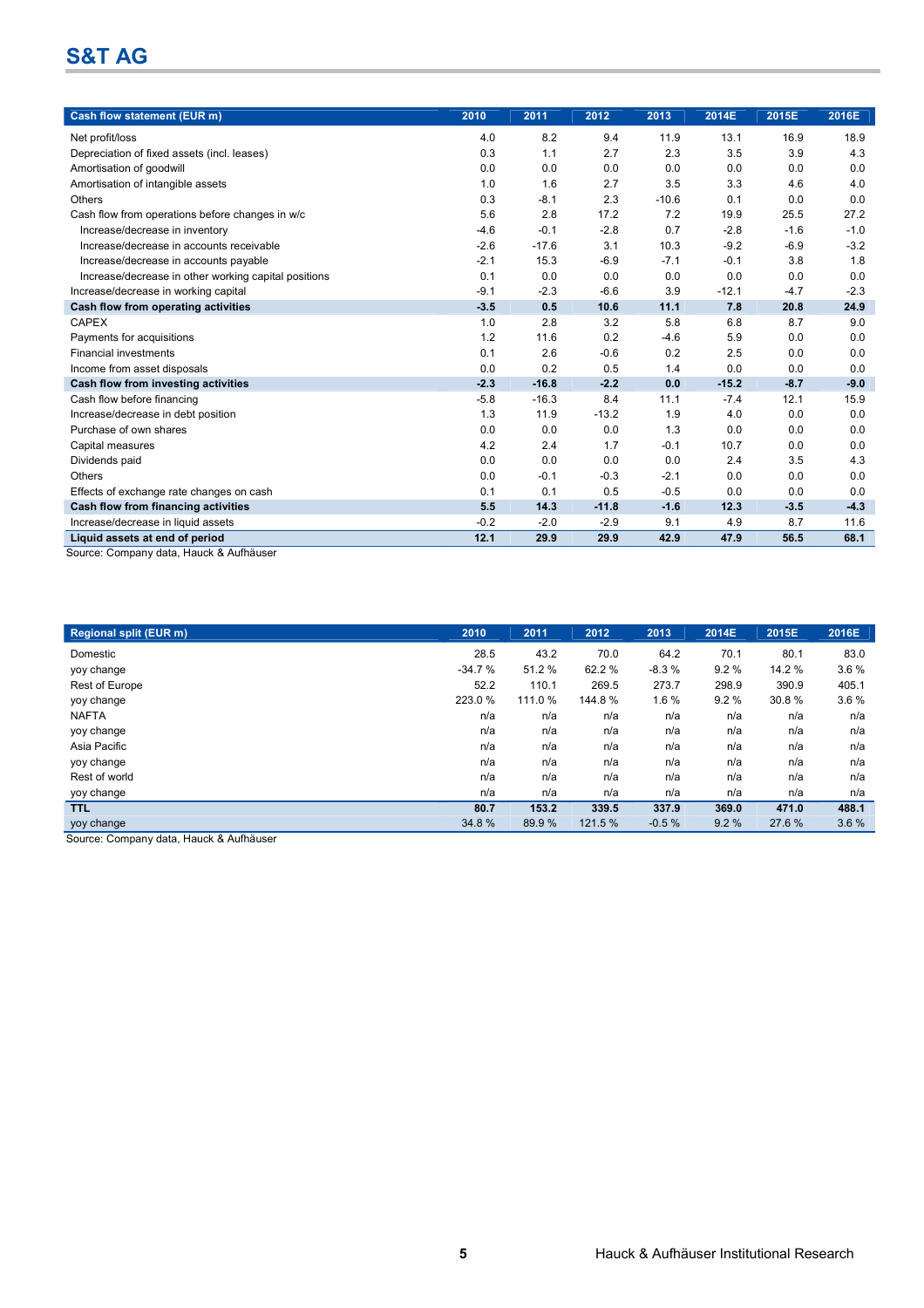| Key ratios (EUR m)                   | 2010      | 2011     | 2012     | 2013    | 2014E  | 2015E   | 2016E   |
|--------------------------------------|-----------|----------|----------|---------|--------|---------|---------|
|                                      |           |          |          |         |        |         |         |
| <b>P&amp;L growth analysis</b>       |           |          |          |         |        |         |         |
| Sales growth                         | 34.8%     | 89.9%    | 121.5%   | $-0.5%$ | 9.2%   | 27.6%   | 3.6%    |
| EBITDA growth                        | 78.5%     | 169.3 %  | 35.1 %   | 21.3%   | 12.6 % | 25.2 %  | 6.1%    |
| EBIT growth                          | 81.4 %    | 194.2 %  | 17.4 %   | 28.2%   | 7.8%   | 28.6%   | 9.8%    |
| EPS growth                           | $-51.2%$  | 53.2%    | $-6.6%$  | 9.3%    | 0.6%   | 12.3 %  | 13.4 %  |
| <b>Efficiency</b>                    |           |          |          |         |        |         |         |
| Total operating costs / sales        | 94.8%     | 92.5%    | 95.2%    | 94.3%   | 94.1%  | 94.2%   | 94.0%   |
| Sales per employee                   | 429.3     | 161.1    | 203.6    | 211.9   | 233.3  | 248.7   | 221.4   |
| <b>EBITDA</b> per employee           | 24.2      | 12.9     | 9.9      | 12.6    | 14.3   | 14.9    | 13.6    |
| <b>Balance sheet analysis</b>        |           |          |          |         |        |         |         |
| Avg. working capital / sales         | 8.2%      | 18.2 %   | 14.2 %   | 14.7 %  | 14.6 % | 13.2 %  | 13.5 %  |
| Inventory turnover (sales/inventory) | 6.1       | 7.4      | 14.5     | 14.9    | 14.5   | 17.4    | 17.4    |
| Trade debtors in days of sales       | 40.4      | 202.6    | 88.1     | 77.4    | 80.0   | 68.0    | 68.0    |
| A/P turnover [(A/P*365)/sales]       | 51.1      | 144.3    | 57.7     | 50.3    | 46.0   | 39.0    | 39.0    |
| Cash conversion cycle (days)         | 51.8      | 67.5     | 38.5     | 38.9    | 48.0   | 40.3    | 40.2    |
| <b>Cash flow analysis</b>            |           |          |          |         |        |         |         |
| Free cash flow                       | $-4.5$    | $-2.3$   | 7.5      | 5.3     | 1.0    | 12.1    | 15.9    |
| Free cash flow/sales                 | $-5.6%$   | $-1.5%$  | 2.2%     | 1.6%    | 0.3%   | 2.6%    | 3.3%    |
| FCF / net profit                     | $-119.7%$ | $-34.0%$ | 96.4 %   | 45.3%   | 8.1%   | 82.8%   | 95.7%   |
| Capex / depn                         | 81.3%     | 196.1%   | 46.9%    | 103.4 % | 137.8% | 102.1 % | 108.4 % |
| Capex / maintenance capex            | 121.8%    | 52.0%    | n/a      | 78.4 %  | 81.5%  | 96.8%   | 95.4 %  |
| Capex / sales                        | 1.3%      | 3.5%     | n/a      | n/a     | n/a    | n/a     | n/a     |
| <b>Security</b>                      |           |          |          |         |        |         |         |
| Net debt                             | $-2.1$    | 27.5     | 19.4     | 9.3     | 8.4    | $-0.2$  | $-11.8$ |
| Net Debt/EBITDA                      | 0.0       | 2.2      | 1.2      | 0.5     | 0.4    | 0.0     | 0.0     |
| Net debt / equity                    | $-0.1$    | 0.6      | 0.3      | 0.1     | 0.1    | 0.0     | $-0.1$  |
| Interest cover                       | 7.4       | 7.5      | 5.6      | 5.3     | 7.8    | 9.5     | 10.4    |
| Dividend payout ratio                | 0.0%      | 0.0%     | 0.0%     | 20.1%   | 27.9%  | 29.6 %  | 30.0%   |
| <b>Asset utilisation</b>             |           |          |          |         |        |         |         |
| Capital employed turnover            | 1.6       | 1.1      | 2.5      | 2.6     | 2.4    | 2.8     | 2.7     |
| Operating assets turnover            | 5.9       | 2.7      | 5.5      | 6.0     | 5.3    | 6.2     | 6.1     |
| Plant turnover                       | 29.4      | 13.8     | 34.2     | 37.6    | 37.3   | 40.6    | 37.2    |
| Inventory turnover (sales/inventory) | 6.1       | 7.4      | 14.5     | 14.9    | 14.5   | 17.4    | 17.4    |
| <b>Returns</b>                       |           |          |          |         |        |         |         |
| <b>ROCE</b>                          | 8.4 %     | 10.2%    | 8.3%     | 10.8%   | 10.8%  | 12.3 %  | 12.4 %  |
| <b>ROE</b>                           | 11.5 %    | 14.0%    | 12.5 %   | 17.0%   | 15.8%  | 16.5 %  | 16.6%   |
| Other                                |           |          |          |         |        |         |         |
| Interest paid / avg. debt            | 4.4 %     | 3.6%     | 3.7%     | 5.3 %   | 3.6%   | 3.7%    | 3.7%    |
| No. employees (average)              | 188       | 952      | 1668     | 1595    | 1582   | 1894    | 2205    |
| Number of shares                     | 19.6      | 23.5     | 28.3     | 39.2    | 41.2   | 43.3    | 43.3    |
| <b>DPS</b>                           | 0.0       | 0.0      | 0.0      | 0.1     | 0.1    | 0.1     | 0.1     |
| EPS reported                         | 0.19      | 0.29     | 0.27     | 0.30    | 0.30   | 0.34    | 0.38    |
| <b>Valuation ratios</b>              |           |          |          |         |        |         |         |
| P/BV                                 | $1.7$     | $1.3$    | 1.8      | 1.6     | $1.5$  | 1.4     | 1.2     |
| EV/sales                             | 0.7       | 0.6      | 0.4      | 0.4     | 0.4    | 0.3     | 0.2     |
| EV/EBITDA                            | 11.9      | 8.1      | 8.0      | 6.1     | 5.9    | 4.4     | 3.7     |
| EV/EBITA                             | 12.8      | 8.9      | 9.6      | 6.9     | 6.9    | 5.1     | 4.4     |
| EV/EBIT                              | 16.7      | 10.4     | 11.9     | 8.6     | 8.6    | 6.3     | $5.2\,$ |
| EV/FCF                               | $-12.0$   | $-42.2$  | 17.8     | 23.0    | 132.4  | 10.2    | 7.1     |
| Adjusted FCF yield                   | 9.2%      | 8.7%     | 7.8%     | 12.2 %  | 12.0%  | 15.9%   | 19.0%   |
| Dividend yield                       | 0.0 %     | 0.0 %    | $0.0 \%$ | 2.1%    | 2.9%   | 3.6%    | 4.1%    |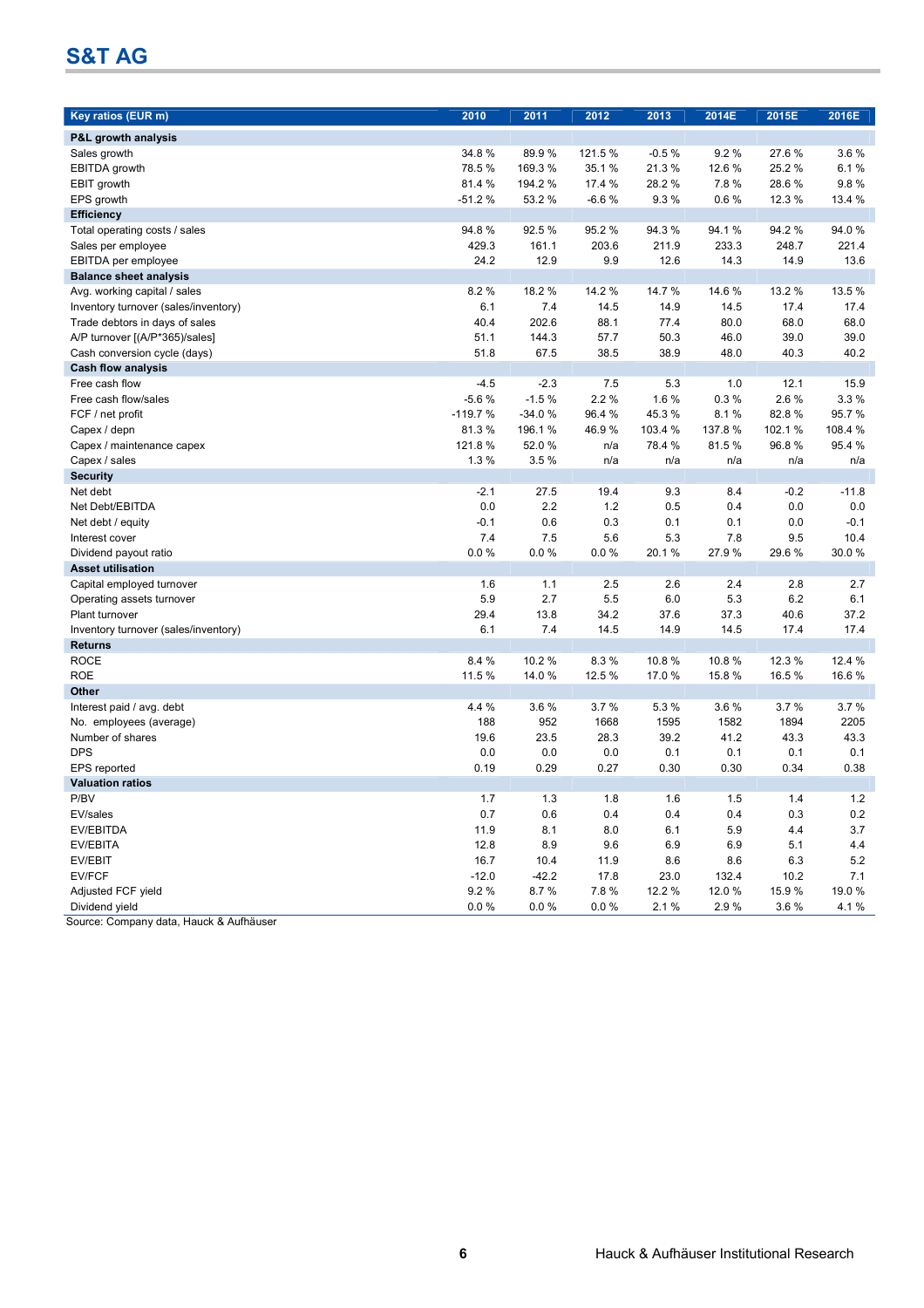### **Disclosures regarding research publications of Hauck & Aufhäuser Institutional Research AG pursuant to section 34b of the German Securities Trading Act (WpHG) and the regulations of the German Financial Analysis Ordinance (FinAnV)**

Pursuant to section 34b of the German Securities Trading Act (WpHG) and section 5 of the Financial Analysis Ordinance (FinAnV) a research report has to point out possible conflicts of interest in connection with the analysed company. A conflict of interest is presumed to exist in particular if Hauck & Aufhäuser Institutional Research AG

- (1) or its affiliate(s) was, within the past twelve months, a member in a consortium that acquired the financial instruments of the analysed company,
- (2) has entered into an agreement on the production of the research report with the analysed company,
- (3) or its affiliate(s) has, within the past twelve months, been party to an agreement on the provision of investment banking services with the analysed company or have received services or a promise of services under the term of such an agreement,
- (4) or its affiliate(s) holds 5% or more of the share capital of the analysed company,
- (5) or its affiliate(s) regularly holds a trading position in shares of the analysed company or derivatives thereof,
- (6) or its affiliate(s) manages the financial instruments of the analysed company on the basis of an existing contractual relationship,
- (7) or the analyst has any other significant financial interests relating to the analysed company such as, for example, exercising mandates in the interest of the analysed company.
- (8) The research report has been made available to the company prior to its publication. Thereafter, only factual changes have been made to the report.

**Conflicts of interest that existed at the time when this research report was published**:

| Company | <b>Disclosure</b> |
|---------|-------------------|
| S&T AG  | 2, 3, 5           |

#### **Historical target price and rating changes for S&T AG in the last 12 months**



| Buv  | 69.67 % | 100.00 %  |
|------|---------|-----------|
| Sell | 11.48%  | $0.00 \%$ |
| Hold | 18.85 % | $0.00 \%$ |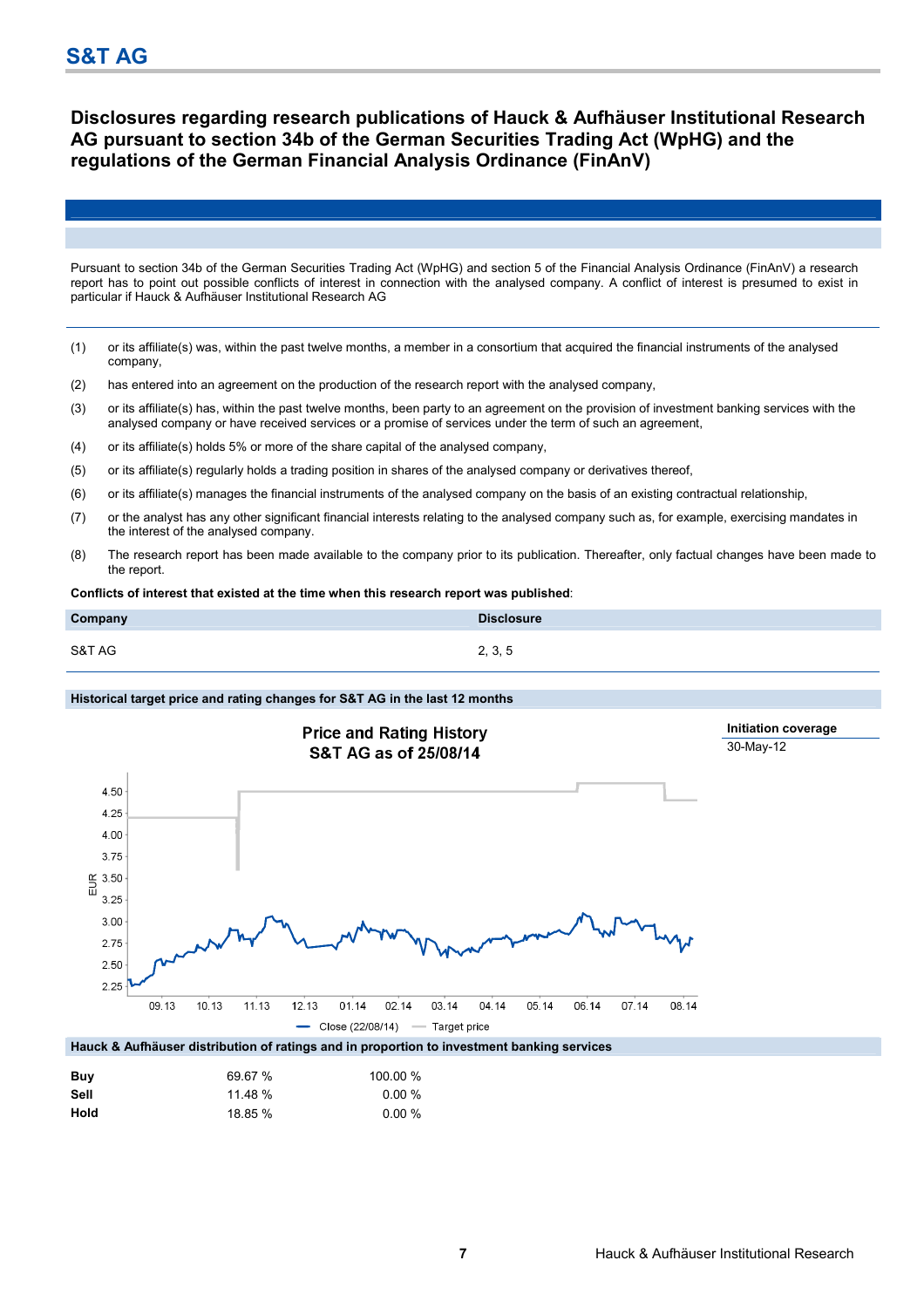#### **1. General Information/Liabilities**

This research report has been produced for the information purposes of institutional investors only, and is not in any way a recommendation, offer or solicitation to buy or sell the financial instruments mentioned herein. The document is confidential and is made available by Hauck & Aufhäuser Institutional Research AG (the "Company"), a majority-owned subsidiary of Hauck & Aufhäuser Privatbankiers KGaA, exclusively to selected recipients [in DE, GB, FR, CH, US, Scandinavia, and Benelux or, in individual cases, also in other countries]. A distribution to private investors in the sense of the German Securities Trading Act (WpHG) is excluded. It is not allowed to pass the research report on to persons other than the intended recipient without the permission of the Company. Reproduction of this document, in whole or in part, is not permitted without prior permission of the Company. All rights reserved.

Under no circumstances shall the Company, any of its employees involved in the preparation, and Hauck & Aufhäuser Privatbankiers KGaA have any liability for possible errors or incompleteness of the information included in this research report – neither in relation to indirect or direct nor consequential damages. Liability for damages arising either directly or as a consequence of the use of information, opinions and estimates is also excluded.

Past performance of a financial instrument is not necessarily indicative of future performance.

#### **2. Responsibilities**

This research report was prepared by the research analyst named on the front page (the "Producer"). The Producer is solely responsible for the views and estimates expressed in this report. The report has been prepared independently, i.e. the content of which was not independently examined by the Company or Hauck & Aufhäuser Privatbankiers KGaA.

The estimates and views in this financial report may deviate from those of Hauck & Aufhäuser Privatbankiers KGaA.

The content of the research report was not influenced by the issuer of the analysed financial instrument at any time. It may be possible that parts of the research report were handed out to the issuer for information purposes prior to the publication without any major amendments being made thereafter.

#### **3. Organisational Requirements**

The Company and Hauck & Aufhäuser Privatbankiers KGaA took internal organisational and regulative precautions to avoid or accordingly disclose possible conflicts of interest in connection with the preparation and distribution of the research report. All members of the Company involved in the preparation of the research report are subject to internal compliance regulations.

No part of the Producer's compensation is directly or indirectly related to the preparation of this financial analysis.

#### **4. Information Concerning the Methods of Valuation/Update**

The determination of the fair value per share, i.e. the price target, and the resultant recommendation is done on the basis of the adjusted free cash flow (adj. FCF) method and on the basis of the discounted cash flow – DCF model. Furthermore, a peer group comparison is made.

The adj. FCF method is based on the assumption that investors purchase assets only at a price (enterprise value) at which the operating cash flow return after taxes on this investment exceeds their opportunity costs in the form of a hurdle rate of 7.5%. The operating cash flow is calculated as EBITDA less maintenance capex and taxes.

Within the framework of the DCF approach, the future free cash flows are calculated initially on the basis of a fictitious capital structure of 100% equity, i.e. interest and repayments on debt capital are not factored in initially. The adjustment towards the actual capital structure is done by discounting the calculated free cash flows with the weighted average cost of capital (WACC), which takes into account both the cost of equity capital and the cost of debt. After discounting, the calculated total enterprise value is reduced by the interest-bearing debt capital in order to arrive at the equity value.

Hauck & Aufhäuser Institutional Research uses the following three-step rating system for the analysed companies:

Buy: Sustainable upside potential of more than 10% within 12 months Sell: Sustainable downside potential of more than 10% within 12 months. Hold: Upside/downside potential is limited. No immediate catalyst visible.

NB: The recommendations of Hauck & Aufhäuser Institutional Research are not based on a performance that is expected to be "relative" to the market.

The decision on the choice of the financial instruments analysed in this document was solely made by the Company. The opinions and estimates in this research report are subject to change without notice. It is within the discretion of the Company whether and when it publishes an update to this research report.

#### **5. Major Sources of Information**

Part of the information required for this research report was made available by the issuer of the financial instrument. Furthermore, this report is based on publicly available sources (such as, for example, Bloomberg, Reuters, VWD-Trader and the relevant daily press) believed to be reliable. The Company has checked the information for plausibility but not for accuracy or completeness.

#### **6. Competent Supervisory Authority**

The Company and Hauck & Aufhäuser Privatbankiers KGaA are under supervision of the BaFin – German Federal Financial Supervisory Authority (Bundesanstalt für Finanzdienstleistungsaufsicht), Graurheindorfer Straße 108, 53117 Bonn and Marie-Curie-Straße 24 – 28, 60439 Frankfurt a.M.

#### **7. Specific Comments for Recipients Outside of Germany**

This research report is subject to the law of the Federal Republic of Germany. The distribution of this information to other states in particular to the USA, Canada, Australia and Japan may be restricted or prohibited by the laws applicable within this state.

This document is only being distributed to and is only directed at (i) persons who are outside the United Kingdom or (ii) to investment professionals falling within Article 19(5) of the Financial Services and Markets Act 2000 (Financial Promotion) Order 2005 (the "Order") or (iii) high net worth entities, and other persons to whom it may lawfully be communicated, falling within Article 49(2)(a) to (d) of the Order. This document shall not be made available - whether directly or indirectly - to another group of people in or from the United Kingdom.